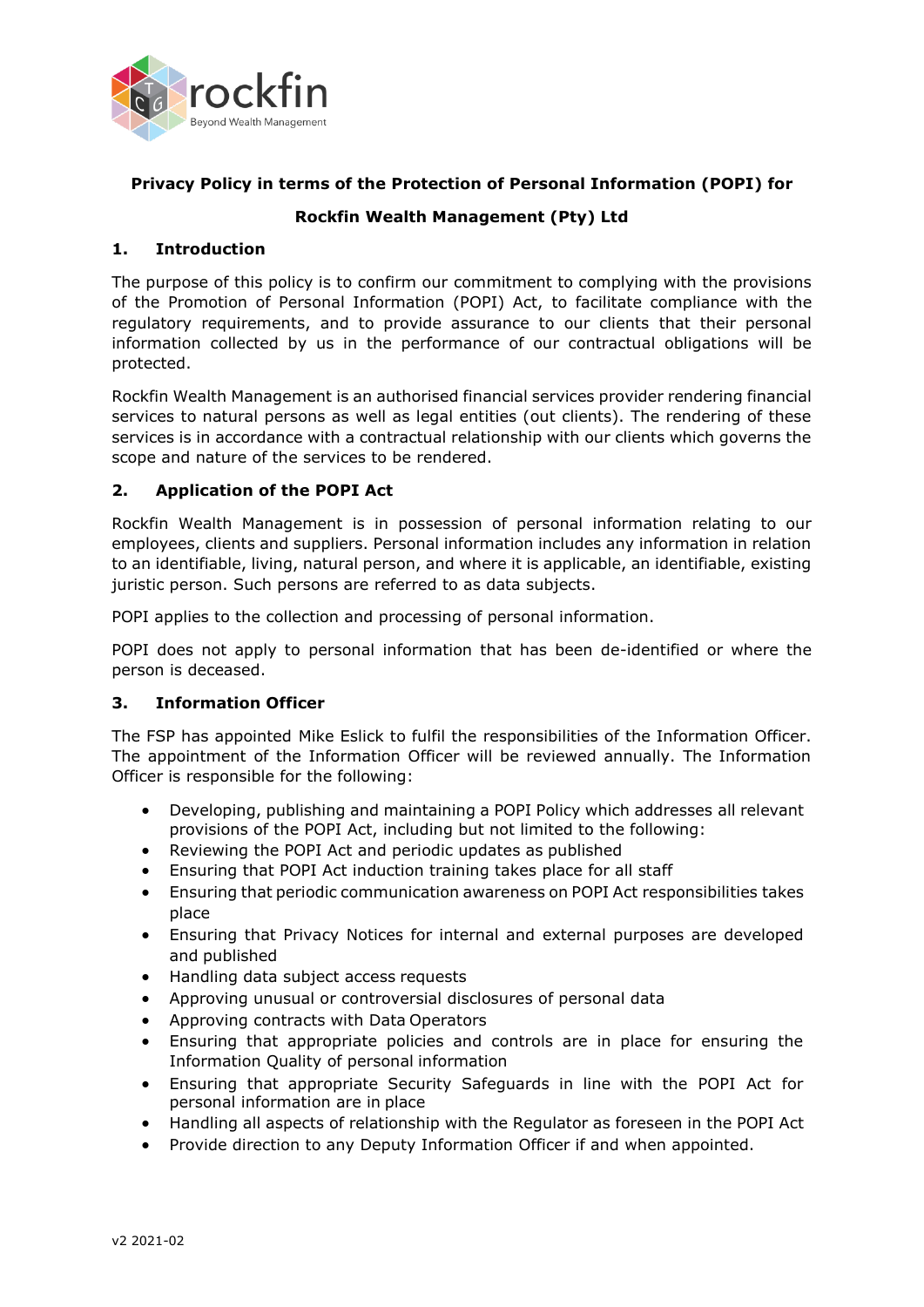

# **4. Processing of Personal Information**

Rockfin Wealth Management is required to collect and process personal information in order to fulfil its contractual obligations. Such information relates to both natural persons as well as juristic entities. Rockfin Wealth Management undertakes to ensure that personal information that is collected is required for a specific, explicitly defined and lawful purpose. Further to this, the personal information collected must not be excessive, in other words, we must not collect more information than is required to fulfil our obligations. The personal information collected must be adequate and relevant.

Specific purpose – only personal information that is required for a specific purpose will be collected for processing and Rockfin Wealth Management will ensure that it is able to describe the specific purpose for which the personal information has been collected. No personal information that is not specifically required for the performance of our contractual and lawful obligations will be collected.

Explicitly defined – the explicit purpose for which the information is collected will be recorded and not simply be implied.

Lawful purpose – the collection and processing of personal information must be reasonable as well as lawful. It is lawful for Rockfin Wealth Management to collect and process personal information where it is required in order to fulfil our contractual or lawful obligations or where the data subject has consented to the collection and processing of the personal information or to protect the legitimate interests of the data subject. It is furthermore lawful to process a data subject's personal information where in law we an obligation to do so.

Rockfin Wealth Management keeps records of all processing activities which includes the personal information of data subjects.

#### **5. Further Processing of Personal Information**

Where Rockfin Wealth Management has personal information about a data subject which we may want or need to use for a new or unforeseen purpose that is different to the specific purpose for which it was originally collected, Rockfin Wealth Management is required to ensure that the further processing of that information is lawful by ensuring that the processing is compatible or in accordance with the purpose for which it was collected. The following should be considered when determining whether further processing of the personal information is permitted –

- The relationship between the "new" processing activity and the original activity (if closely related the further processing would be lawful);
- The nature of the personal information;
- The consequences of the new processing activity;
- The way in which the personal information was collected;
- The contractual rights and obligations between the data subject and the FSP.

Further processing will automatically be lawful under the following circumstances –

- where the data subject has consented to the further processing;
- the personal information is available as a public record;
- the processing is used for historical, statistical or research purposes and the results will not be published in identifiable form;
- the processing is aimed at preventing or mitigating a serious threat to public health or safety or the life or health of the data subject or another individual.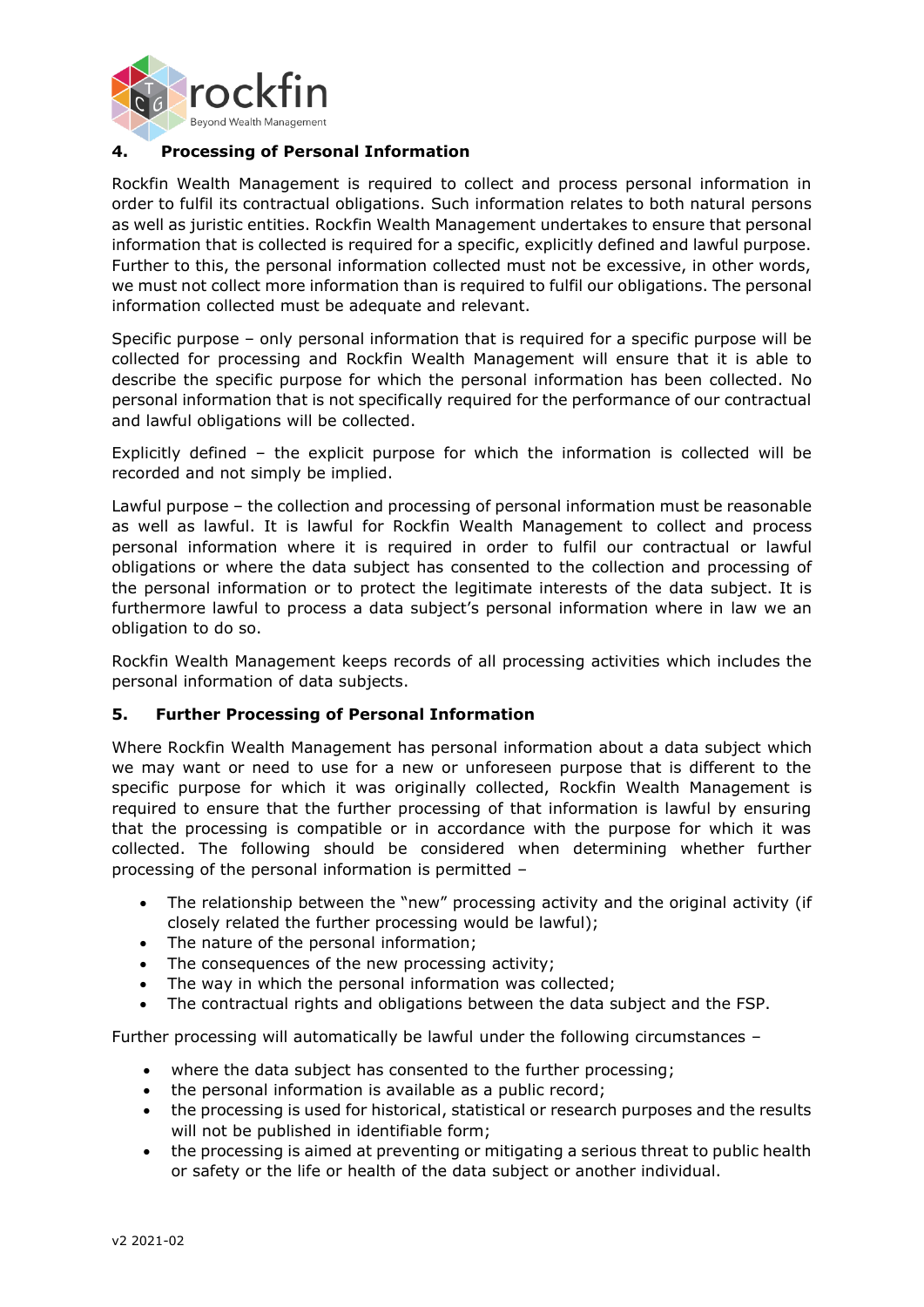

The further processing of information must be discussed with the Information Officer to ensure that the further processing of such information is lawful.

## **6. Duty to Notify**

In the interests of promoting transparency, we are required to ensure that data subjects are notified of the collection of their personal information including the purpose for the collection before the information is collected or where this is not possible as reasonably practicable thereafter.

Where we have complied with the notification requirement once, we do not need to do so again if the same or similar personal information is collected and the purpose for the collection has remained the same.

The notification to data subjects must include the following details:

- A list of the personal information that is being collected;
- Where the personal information is not collected directly from the data subject, where the personal information was obtained;
- The name and address of the responsible party;
- Whether supplying the personal information is mandatory or voluntary;
- The consequences of failing to provide the personal information;
- Any law that authorises the collection of the personal information;
- Whether the personal information will be transferred to another country or international organisation and their privacy protection measures;
- Any other information including
	- o The recipient or category of recipient of the personal information;
	- o The nature of the personal information;
	- o The data subject's rights to access and rectify the personal information or to object to the processing; and
	- o The data subject's right to lodge a complaint with the Information Regulator.

The duty to notify a data subject of the collection of personal information is not necessary where the data subject has consented to the collection of the personal information or where the personal information is de-identified or used for historical, statistical or research purposes.

#### **7. Sharing of Personal Information**

Rockfin Wealth Management is a subsidiary of Transformation Capital Group (Holding Company). Where multiple services are provided by Transformation Capital Group, the sharing of personal information between entities within the Transformation Capital Group is acceptable however the data subject must be advised that the personal information will be shared for the purpose of each company fulfilling its obligations. The provision of personal information by the data subject is therefore, where relevant within the Transformation Capital Group as opposed to one company.

Personal information relating to data subjects that is collected and processed by Rockfin Wealth Management will never be sold to a third party.

Rockfin Wealth Management does not make use of operators for the purpose of processing information on behalf of Rockfin Wealth Management. Personal information will therefore not be provided to operators. In the event that Rockfin Wealth Management makes use of an operator in the future, such operator will be required to comply with the provisions of the POPI Act and data subjects will be advised accordingly.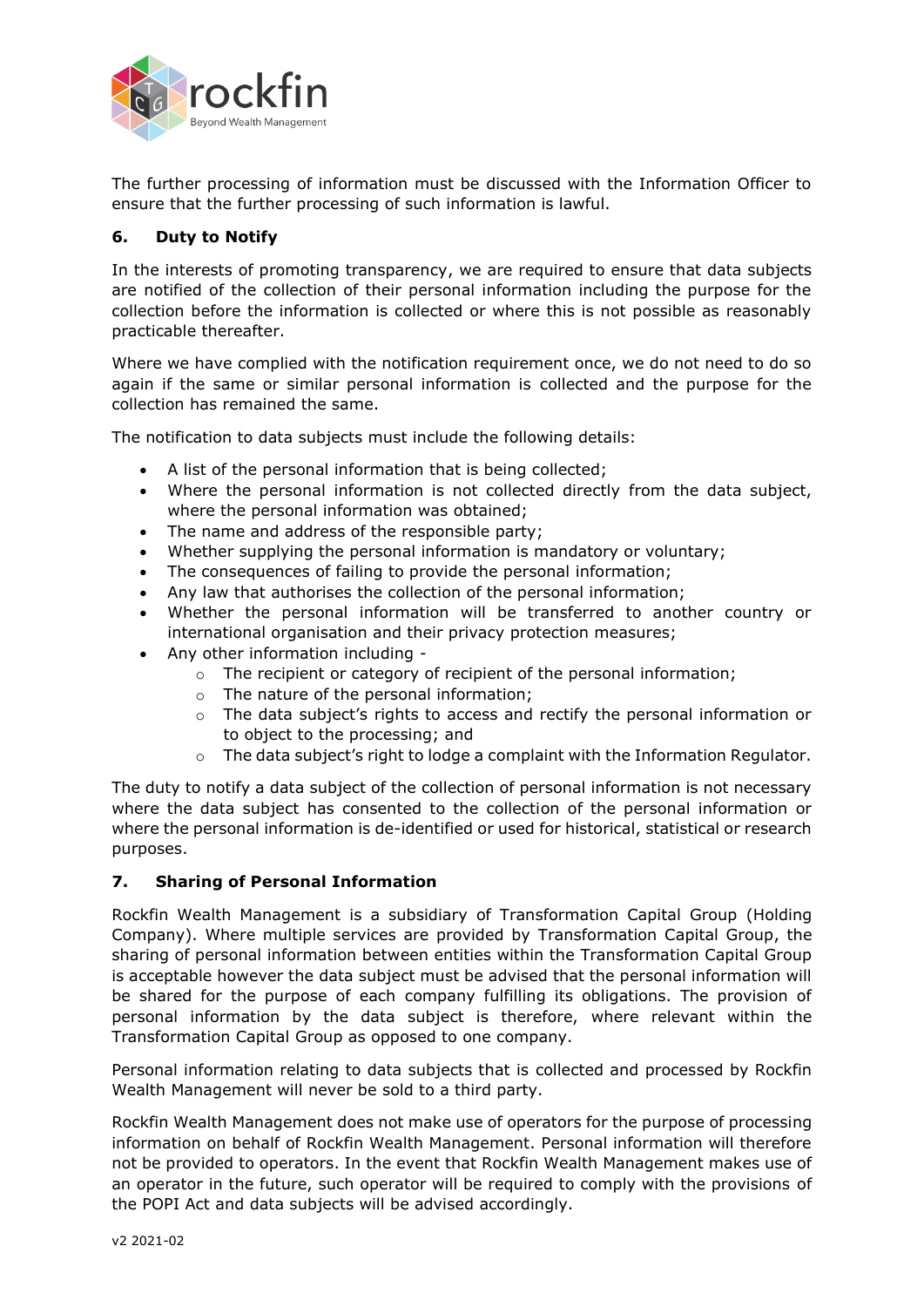

Personal information will where relevant to the contractual and lawful obligations of Rockfin Wealth Management be shared with third parties such as but not limited to insurers and public bodies such as the South African Revenue Services and the Financial Intelligence Centre.

# **8. Data Quality**

Rockfin Wealth Management is reliant on data subjects to provide the personal information that is processed.

Rockfin Wealth Management will take reasonable steps to ensure the completeness and accuracy of the personal information collected and processed. Data subjects will be required to provide updated personal information to ensure that the personal information processed by Rockfin Wealth Management is not misleading or inaccurate.

Rockfin Wealth Management is aware that data subjects may access their personal information held by Rockfin Wealth Management to assess the correctness of such personal information.

### **9. Securing Personal Information**

Rockfin Wealth Management has the necessary security safeguards in place to ensure the integrity and confidentiality of personal information in its possession.

Risk management procedures and protocols extend to protect personal information from loss, damage, unauthorised destruction, unlawful access and unlawful processing. Risk mitigation measures are reviewed annually.

In the event that there has been unauthorised access to personal information of any data subjects held by Rockfin Wealth Management, the Information Officer will be responsible for notifying the Information Regulator and the affected data subjects as soon as reasonably possible. Notification must be made in writing and must conform to the notification requirements contained in section 22 of the POPI Act.

## **10. Retention, Restriction and Destruction of Personal Information**

#### **Retention**

Rockfin Wealth Management will not retain personal information for longer than is necessary to achieve the purpose for which the information was collected. This however is subject to retention periods that are prescribed in terms of other laws such as labour laws, Companies Act, financial services laws contained in legislation such as the FAIS and FIC Acts as well as any other legislation that prescribes retention periods.

Retention is also possible where Rockfin Wealth Management has obtained the consent of the data subject or where the information is required for historical and statistical purposes.

#### **Restriction**

Rockfin Wealth Management acknowledges that in the event that a data subject contests the accuracy of personal information held by Rockfin Wealth Management, the processing of such information is limited to use with the consent of the data subject or for the protection of the rights of another natural or juristic person or where the processing is in the public interest.